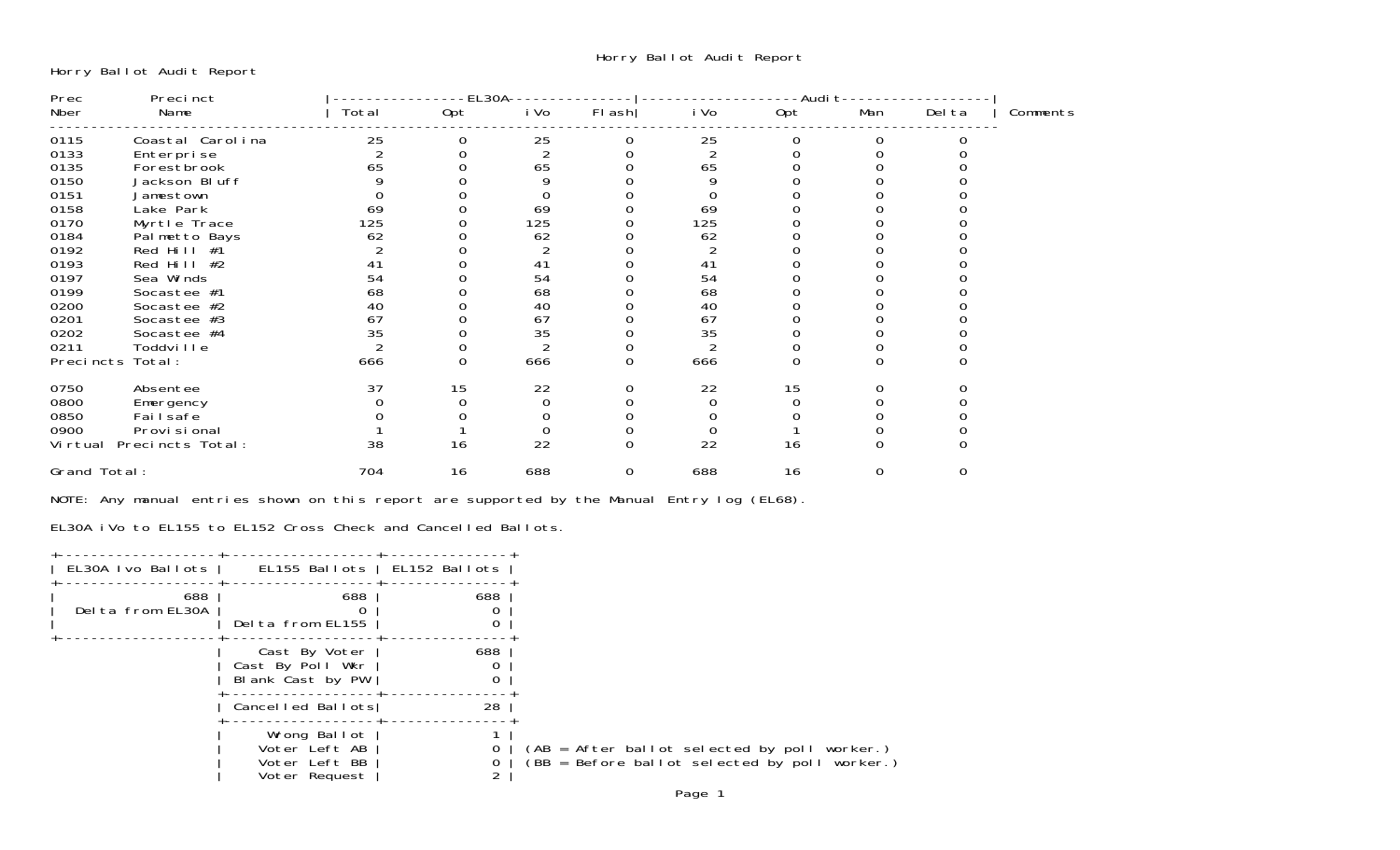Horry Ballot Audit Report

| Terminal Problem<br>Other Reason<br>---------------+---------------- |
|----------------------------------------------------------------------|
|----------------------------------------------------------------------|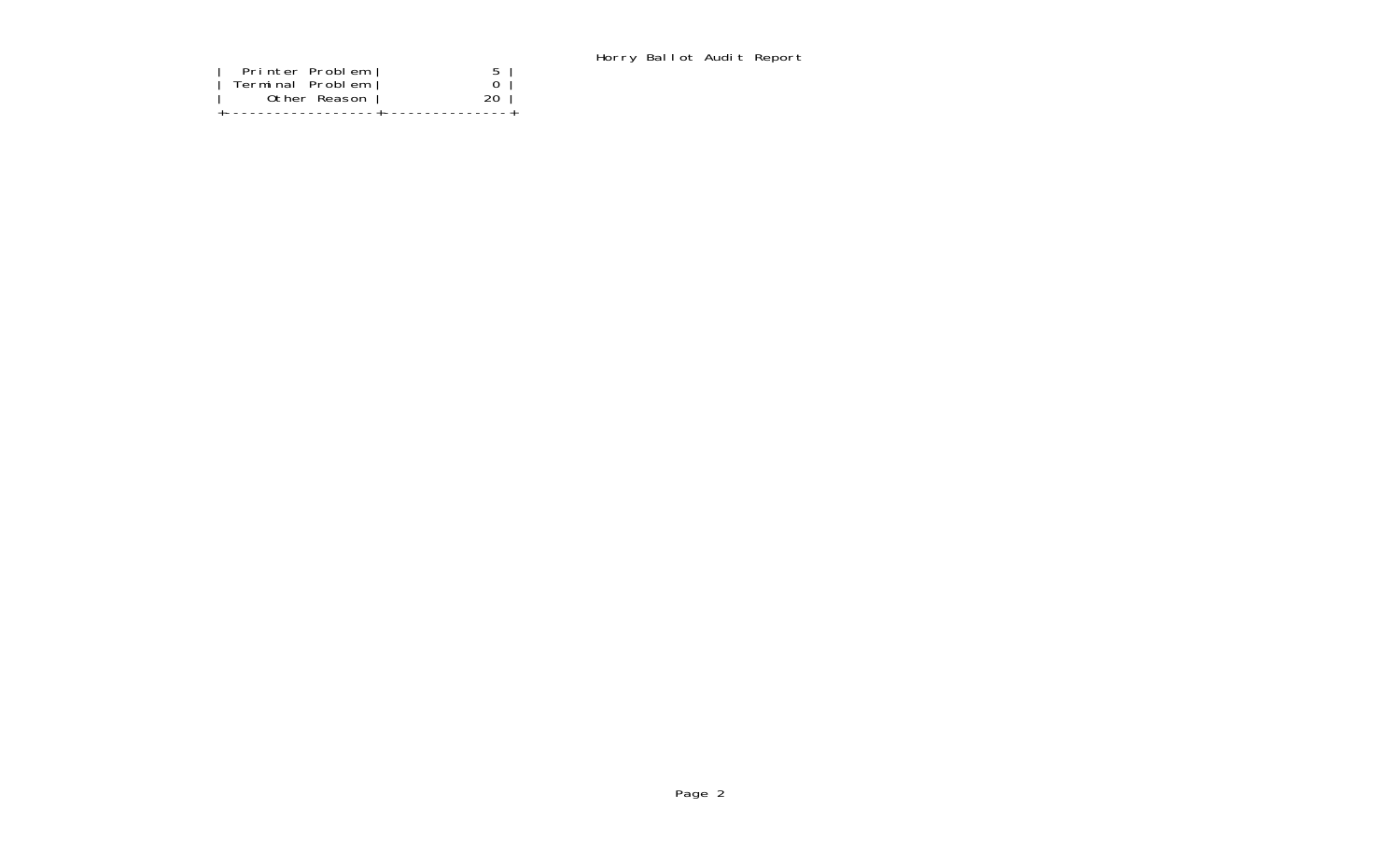Horry Vote Level Audit Report

Horry Vote Audit

| Precinct Number / Name                                                                                                |                                                            |       |                                            | -------------------EL30A---------------- -----Audit------- <br>  Total Optical iVo Flash   iVo Delta |                                      |                                              |                            |                                           |                                                                                                                   |  |
|-----------------------------------------------------------------------------------------------------------------------|------------------------------------------------------------|-------|--------------------------------------------|------------------------------------------------------------------------------------------------------|--------------------------------------|----------------------------------------------|----------------------------|-------------------------------------------|-------------------------------------------------------------------------------------------------------------------|--|
| 0ffi ce                                                                                                               | Candi date                                                 | Party |                                            |                                                                                                      |                                      |                                              |                            | iVo Delta Comments                        |                                                                                                                   |  |
| 0115 Coastal Carolina<br>State House of Rep. Dist. 68<br>State House of Rep. Dist. 68<br>State House of Rep. Dist. 68 | Heather Ammons Crawford<br>Thomas Muse<br>Larry Richardson |       | 12<br>$5\overline{)}$<br>8                 | $\overline{0}$<br>$\mathbf 0$<br>$\Omega$                                                            | 12<br>$5\phantom{.0}$<br>8           | $\Omega$<br>$\mathsf O$<br>$\Omega$          | 12<br>$5\phantom{.0}$<br>8 | $\Omega$<br>0<br>$\Omega$                 |                                                                                                                   |  |
| 0133 Enterprise<br>State House of Rep. Dist. 68<br>State House of Rep. Dist. 68<br>State House of Rep. Dist. 68       | Heather Ammons Crawford<br>Thomas Muse<br>Larry Richardson |       | $\mathbf{1}$<br>$\Omega$                   | $\mathbf 0$<br>$\mathbf 0$<br>$\Omega$                                                               | $\mathbf{1}$<br>$\Omega$             | $\overline{0}$<br>$\Omega$                   |                            | $\overline{0}$<br>$\mathbf{0}$            | 0 * No Audit Data expected or found                                                                               |  |
| 0135 Forestbrook<br>State House of Rep. Dist. 68<br>State House of Rep. Dist. 68<br>State House of Rep. Dist. 68      | Heather Ammons Crawford<br>Thomas Muse<br>Larry Richardson |       | 47<br>6<br>11                              | 0<br>$\mathbf 0$<br>$\Omega$                                                                         | 47<br>6<br>11                        | $\overline{0}$<br>$\overline{0}$<br>$\Omega$ | 47<br>6<br>11              | $\overline{0}$<br>$\mathbf 0$<br>$\Omega$ |                                                                                                                   |  |
| 0150 Jackson Bluff<br>State House of Rep. Dist. 68<br>State House of Rep. Dist. 68<br>State House of Rep. Dist. 68    | Heather Ammons Crawford<br>Thomas Muse<br>Larry Richardson |       | 5<br>3                                     | 0<br>0<br>$\Omega$                                                                                   | 5<br>$\mathbf{3}$<br>$\mathbf{1}$    | $\Omega$<br>$\mathbf 0$<br>$\Omega$          | 5<br>3<br>$\mathbf{1}$     | 0<br>0<br>$\Omega$                        |                                                                                                                   |  |
| 0151 Jamestown<br>State House of Rep. Dist. 68<br>State House of Rep. Dist. 68<br>State House of Rep. Dist. 68        | Heather Ammons Crawford<br>Thomas Muse<br>Larry Richardson |       | $\overline{0}$<br>$\mathbf{0}$<br>$\Omega$ | 0<br>$\mathbf 0$<br>$\overline{0}$                                                                   | $\Omega$<br>$\mathbf{O}$<br>$\Omega$ |                                              |                            |                                           | 0 * No Audit Data expected or found<br>0 * No Audit Data expected or found<br>0 * No Audit Data expected or found |  |
| 0158 Lake Park<br>State House of Rep. Dist. 68<br>State House of Rep. Dist. 68<br>State House of Rep. Dist. 68        | Heather Ammons Crawford<br>Thomas Muse<br>Larry Richardson |       | 55<br>$\overline{4}$<br>9                  | $\mathbf 0$<br>$\mathbf 0$<br>$\Omega$                                                               | 55<br>$\overline{4}$<br>9            | $\Omega$<br>$\mathbf 0$<br>$\Omega$          | 55<br>$\overline{4}$<br>9  | $\Omega$<br>$\mathbf 0$<br>$\Omega$       |                                                                                                                   |  |
| 0170 Myrtle Trace<br>State House of Rep. Dist. 68<br>State House of Rep. Dist. 68<br>State House of Rep. Dist. 68     | Heather Ammons Crawford<br>Thomas Muse<br>Larry Richardson |       | 51<br>13<br>59                             | $\mathbf 0$<br>$\mathbf 0$<br>$\Omega$                                                               | 51<br>13<br>59                       | $\mathbf 0$<br>$\mathbf 0$<br>$\Omega$       | 51<br>13<br>59             | 0<br>$\mathbf 0$<br>$\mathbf 0$           |                                                                                                                   |  |
| 0184 Palmetto Bays<br>State House of Rep. Dist. 68<br>State House of Rep. Dist. 68<br>State House of Rep. Dist. 68    | Heather Ammons Crawford<br>Thomas Muse<br>Larry Richardson |       | 19<br>2<br>41                              | 0<br>$\mathbf 0$<br>$\Omega$                                                                         | 19<br>2<br>41                        | $\overline{O}$<br>$\mathbf 0$<br>$\Omega$    | 19<br>$\overline{2}$<br>41 | 0<br>$\mathbf 0$<br>$\Omega$              |                                                                                                                   |  |
| 0192 Red Hill #1<br>State House of Rep. Dist. 68<br>State House of Rep. Dist. 68<br>State House of Rep. Dist. 68      | Heather Ammons Crawford<br>Thomas Muse<br>Larry Richardson |       | $\overline{2}$<br>$\mathbf 0$<br>$\Omega$  | 0<br>$\mathbf 0$<br>$\Omega$                                                                         | 2<br>$\mathbf 0$<br>$\Omega$         |                                              |                            | $\Omega$                                  | 0 * No Audit Data expected or found<br>0 * No Audit Data expected or found                                        |  |

0193 Red Hill #2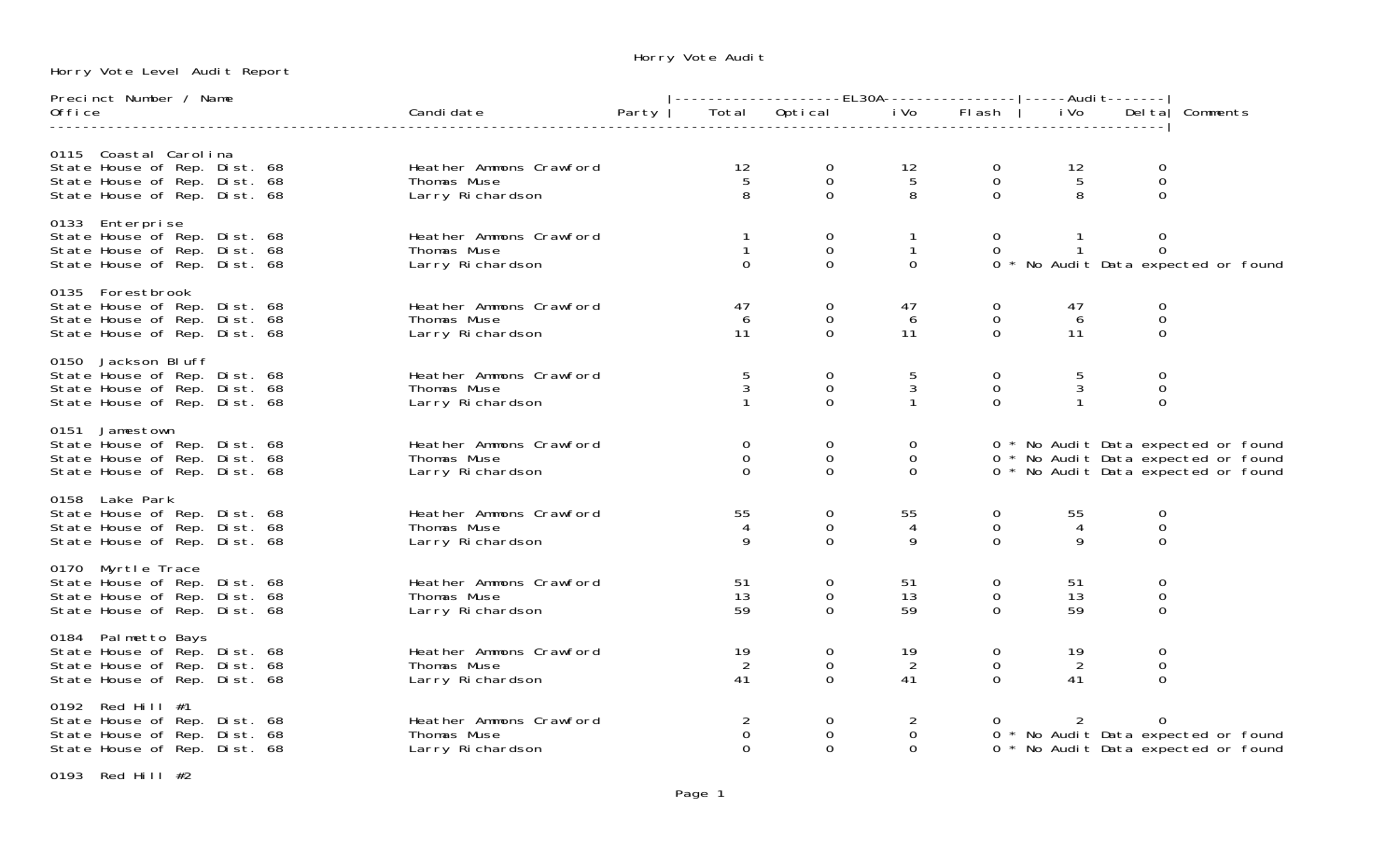| State House of Rep. Dist. 68<br>State House of Rep. Dist. 68                                                     | Heather Ammons Crawford<br>Thomas Muse                     | Horry Vote Audit<br>20<br>8  | 0<br>$\mathbf 0$                  | 20<br>8                              | 0<br>$\mathbf 0$                          | 20<br>8                   | 0<br>$\mathbf 0$                                                                                                  |
|------------------------------------------------------------------------------------------------------------------|------------------------------------------------------------|------------------------------|-----------------------------------|--------------------------------------|-------------------------------------------|---------------------------|-------------------------------------------------------------------------------------------------------------------|
| State House of Rep. Dist. 68<br>0197 Sea Winds<br>State House of Rep. Dist. 68                                   | Larry Richardson<br>Heather Ammons Crawford                | 13<br>32                     | $\Omega$<br>$\overline{O}$        | 13<br>32                             | $\Omega$<br>$\mathbf{0}$                  | 13<br>32                  | $\mathbf 0$<br>0                                                                                                  |
| State House of Rep. Dist. 68<br>State House of Rep. Dist. 68                                                     | Thomas Muse<br>Larry Richardson                            | 6<br>16                      | $\overline{0}$<br>$\Omega$        | 6<br>16                              | $\mathbf 0$<br>$\Omega$                   | 6<br>16                   | $\mathbf 0$<br>$\mathbf 0$                                                                                        |
| 0199 Socastee #1<br>State House of Rep. Dist. 68<br>State House of Rep. Dist. 68<br>State House of Rep. Dist. 68 | Heather Ammons Crawford<br>Thomas Muse<br>Larry Richardson | 62<br>3<br>3                 | 0<br>$\mathbf 0$<br>$\mathbf{0}$  | 62<br>3<br>3                         | $\mathbf{O}$<br>0<br>$\Omega$             | 62<br>3<br>3              | 0<br>$\mathbf 0$<br>$\mathbf 0$                                                                                   |
| 0200 Socastee #2<br>State House of Rep. Dist. 68<br>State House of Rep. Dist. 68<br>State House of Rep. Dist. 68 | Heather Ammons Crawford<br>Thomas Muse<br>Larry Richardson | 35<br>-1<br>3                | 0<br>$\mathbf 0$<br>$\Omega$      | 35<br>$\mathbf 1$<br>3               | $\mathbf{0}$<br>0<br>$\Omega$             | 35<br>$\overline{1}$<br>3 | 0<br>$\mathbf 0$<br>$\Omega$                                                                                      |
| 0201 Socastee #3<br>State House of Rep. Dist. 68<br>State House of Rep. Dist. 68<br>State House of Rep. Dist. 68 | Heather Ammons Crawford<br>Thomas Muse<br>Larry Richardson | 47<br>5<br>15                | 0<br>$\overline{0}$<br>$\Omega$   | 47<br>5<br>15                        | $\sigma$<br>$\mathbf 0$<br>$\Omega$       | 47<br>5<br>15             | 0<br>$\mathbf 0$<br>$\Omega$                                                                                      |
| 0202 Socastee #4<br>State House of Rep. Dist. 68<br>State House of Rep. Dist. 68<br>State House of Rep. Dist. 68 | Heather Ammons Crawford<br>Thomas Muse<br>Larry Richardson | 24<br>3<br>8                 | 0<br>$\Omega$<br>$\Omega$         | 24<br>3<br>8                         | $\overline{0}$<br>$\mathbf 0$<br>$\Omega$ | 24<br>3<br>8              | 0<br>$\mathbf 0$<br>$\Omega$                                                                                      |
| 0211 Toddville<br>State House of Rep. Dist. 68<br>State House of Rep. Dist. 68<br>State House of Rep. Dist. 68   | Heather Ammons Crawford<br>Thomas Muse<br>Larry Richardson | 0                            | 0<br>$\boldsymbol{0}$<br>$\Omega$ | 0                                    | 0                                         |                           | 0<br>* No Audit Data expected or found                                                                            |
| 0750 Absentee<br>State House of Rep. Dist. 68<br>State House of Rep. Dist. 68<br>State House of Rep. Dist. 68    | Heather Ammons Crawford<br>Thomas Muse<br>Larry Richardson | 18<br>4<br>15                | 4<br>$\overline{2}$<br>9          | 14<br>$\overline{2}$<br>6            | 0<br>$\overline{0}$<br>$\Omega$           | 14<br>2<br>6              | 0<br>$\mathbf 0$<br>$\mathbf 0$                                                                                   |
| 0800 Emergency<br>State House of Rep. Dist. 68<br>State House of Rep. Dist. 68<br>State House of Rep. Dist. 68   | Heather Ammons Crawford<br>Thomas Muse<br>Larry Richardson | 0<br>$\mathbf 0$<br>$\Omega$ | 0<br>$\mathbf 0$<br>0             | $\sigma$<br>$\mathbf{0}$<br>$\Omega$ |                                           |                           | 0 * No Audit Data expected or found<br>0 * No Audit Data expected or found<br>0 * No Audit Data expected or found |
| 0850 Failsafe<br>State House of Rep. Dist. 68<br>State House of Rep. Dist. 68<br>State House of Rep. Dist. 68    | Heather Ammons Crawford<br>Thomas Muse<br>Larry Richardson | 0<br>0<br>$\Omega$           | 0<br>0<br>$\Omega$                | 0<br>0<br>$\Omega$                   |                                           |                           | 0 * No Audit Data expected or found<br>0 * No Audit Data expected or found<br>0 * No Audit Data expected or found |
| 0900 Provi si onal<br>State House of Rep. Dist. 68                                                               | Heather Ammons Crawford                                    | $\mathbf{1}$                 | $\mathbf{1}$                      | $\mathbf{0}$                         |                                           |                           | 0 * All votes cast for this candidate<br>* in this precient are optical.                                          |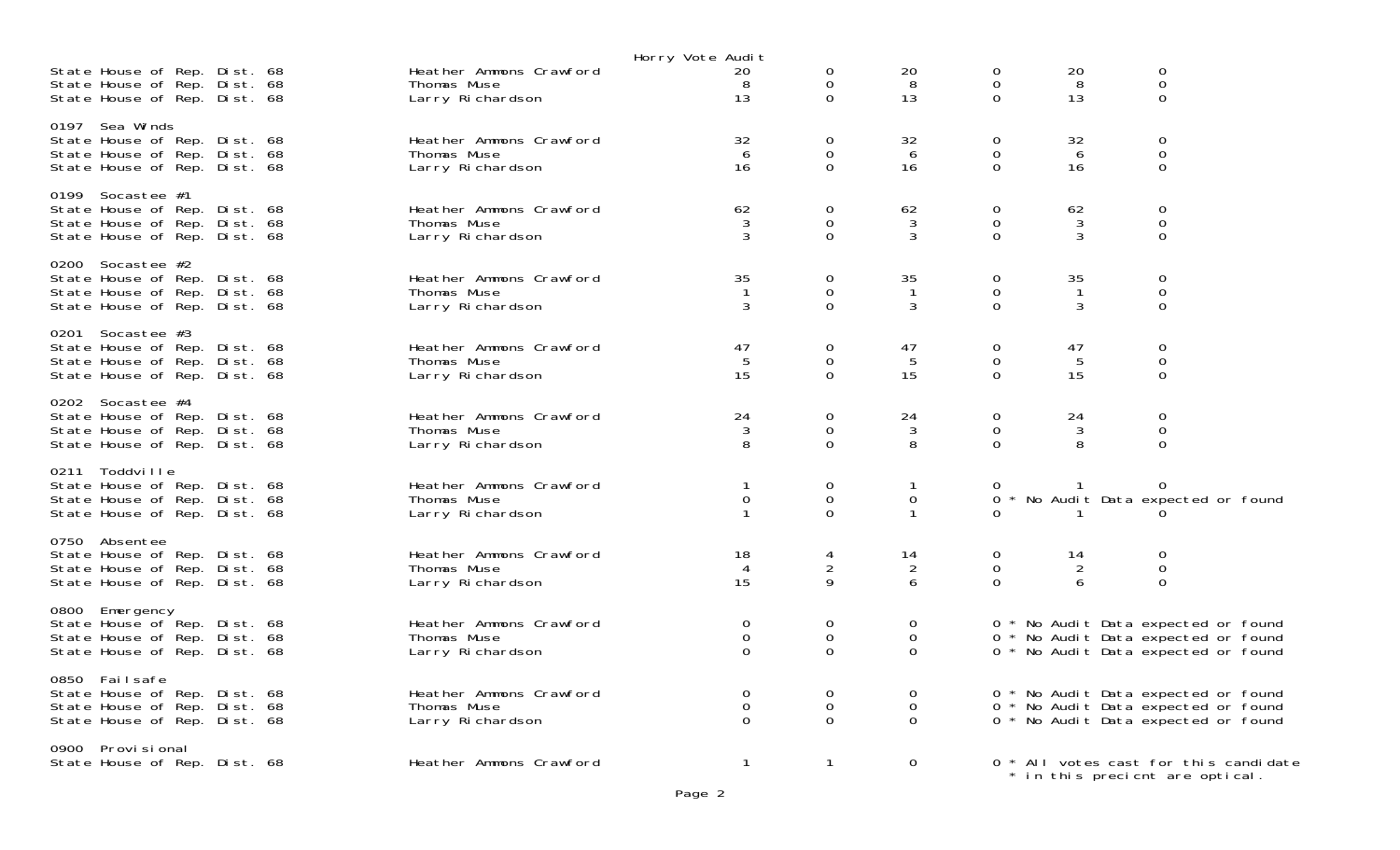|                                                                                                   |                                 | Horry Vote Audit |  | * No Audit Data for optical.                                               |
|---------------------------------------------------------------------------------------------------|---------------------------------|------------------|--|----------------------------------------------------------------------------|
| State House of Rep. Dist. 68<br>State House of Rep. Dist. 68<br>There was no unmatched audit data | Thomas Muse<br>Larry Richardson |                  |  | 0 * No Audit Data expected or found<br>0 * No Audit Data expected or found |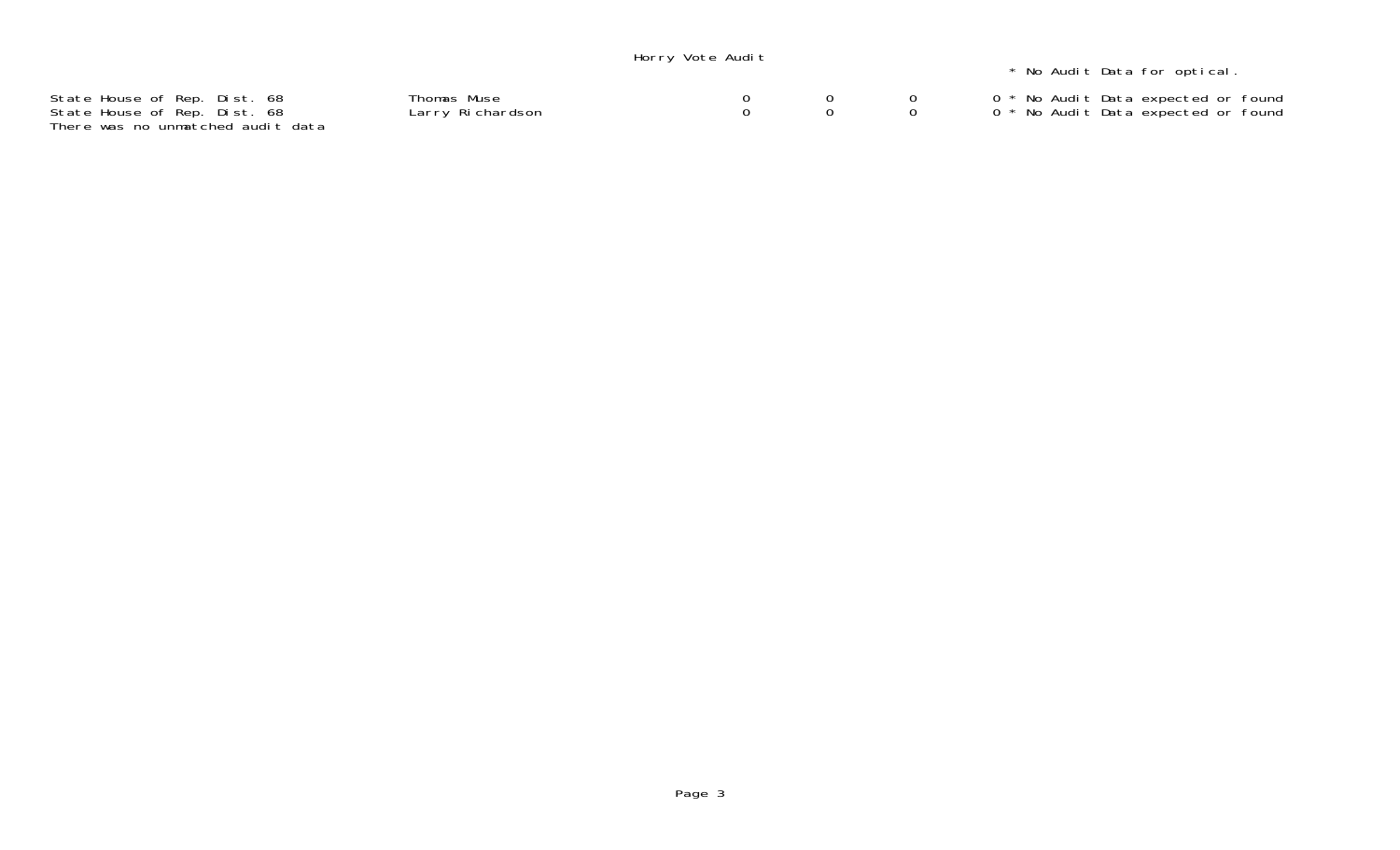## Horry EL30A45A Compare

Horry EL30A45A Comparison Report

|                              |                         |       |     |     |      |        |     |     | $F145A -$ |        |        |
|------------------------------|-------------------------|-------|-----|-----|------|--------|-----|-----|-----------|--------|--------|
| Office                       | ≿andi date              | Party | Tot | 0pt | i Vo | FI ash | Tot | 0pt | i Vo      | FI ash | Del ta |
|                              |                         |       |     |     |      |        |     |     |           |        |        |
| State House of Rep. Dist. 68 | Heather Ammons Crawford |       | 432 |     |      |        | 432 |     |           |        |        |
| State House of Rep. Dist. 68 | Thomas Muse             |       | 64  |     | 62   |        |     |     | bz        |        |        |
| State House of Rep. Dist. 68 | Larry Richardson        |       | 203 |     | 194  |        | 203 |     | 194       |        |        |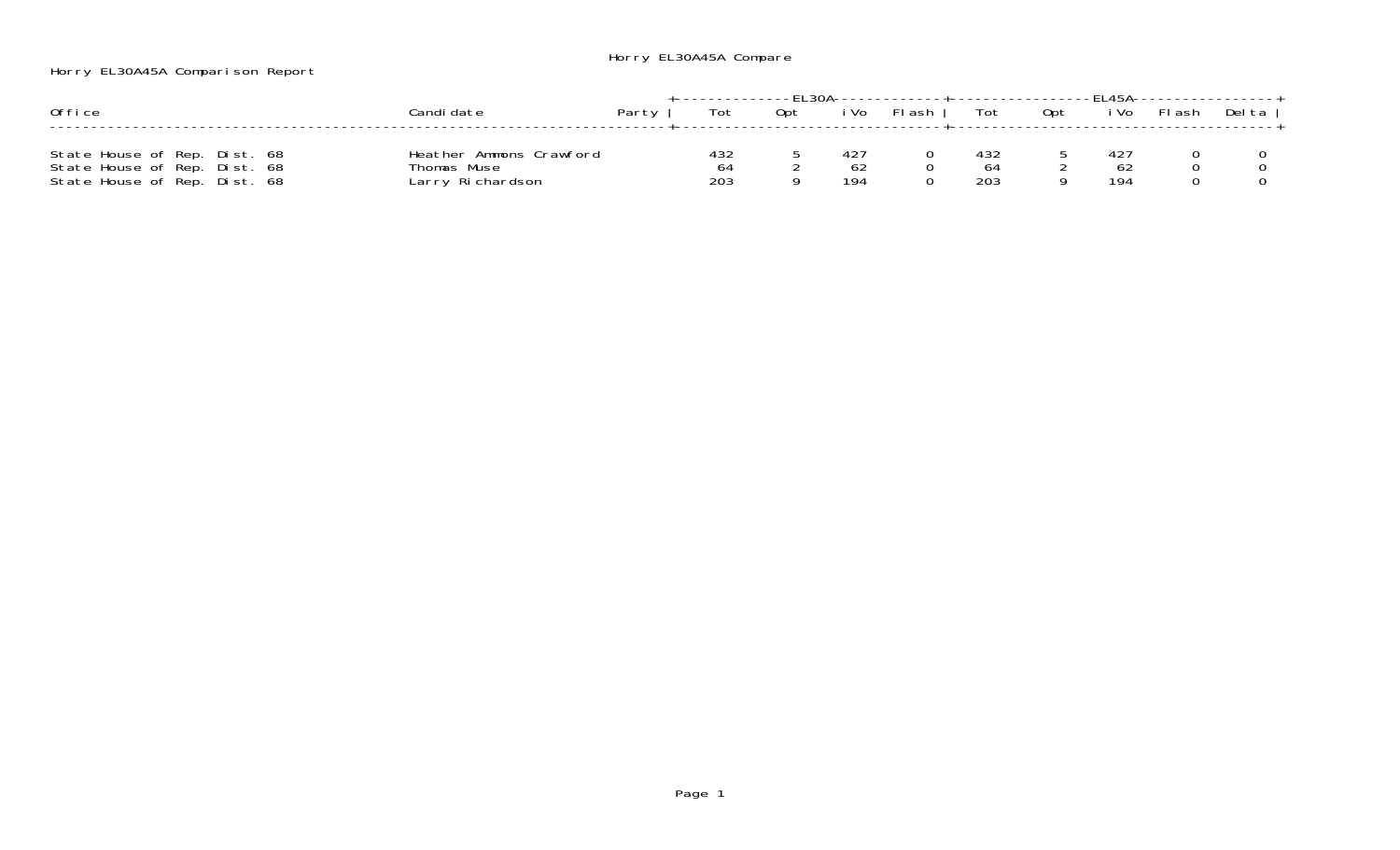PEBUsed

## Horry PEB Use Report

| Precinct                                                                                                                                                                                                                                   | PEBs Used                                                                                                                                          | Comments |
|--------------------------------------------------------------------------------------------------------------------------------------------------------------------------------------------------------------------------------------------|----------------------------------------------------------------------------------------------------------------------------------------------------|----------|
| Coastal Carolina<br>Enterprise<br>Forestbrook<br>Jackson Bluff<br>Lake Park<br>Myrtle Trace<br>Palmetto Bays<br>Red Hill $#1$<br>Red Hill $#2$<br>Sea Winds<br>Socastee #1<br>Socastee $#2$<br>Socastee $#3$<br>Socastee $#4$<br>Toddville | 147363<br>124017<br>153579<br>123096<br>149335<br>152300<br>150414<br>137874<br>232692<br>153513<br>101272<br>113466<br>116621<br>232683<br>141006 |          |
| Absentee                                                                                                                                                                                                                                   | 154159                                                                                                                                             |          |

16 precincts processed